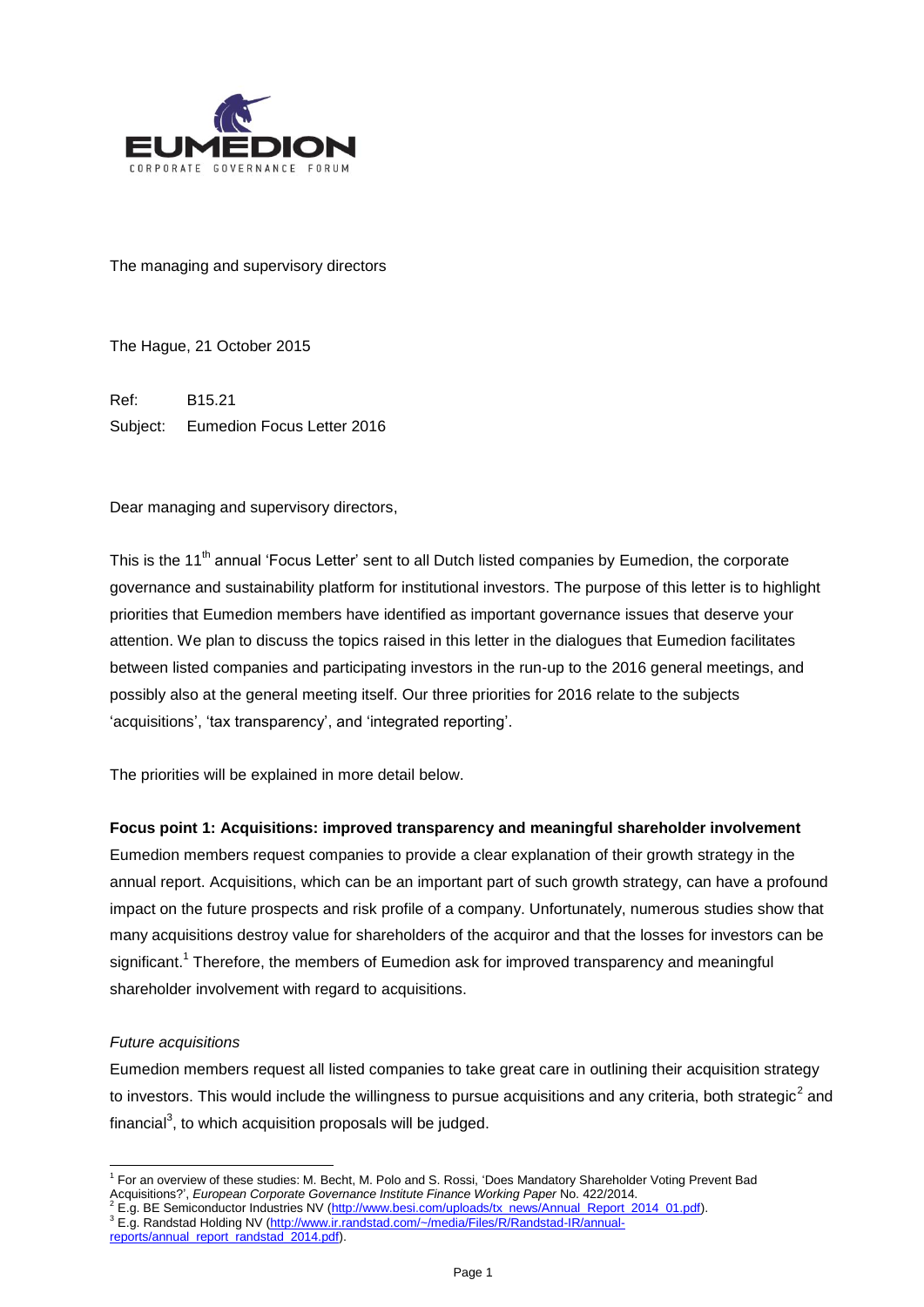# *Present acquisitions*

On the announcement of a significant acquisition, investors have immediate information needs. Investors need to understand the strategic and financial rationale, for example:

- how does the acquisition fit into the company's strategy?
- how does the acquisition affect the risk profile of the company?
- what projections formed the basis for the valuation?
- to what extent will the acquisition be integrated in the company?

Investors need *pro forma* financial information as it forms the basis for any projections for the future of the combined entity. *Pro forma* financial information is information that presents a combined entity as if all mergers and acquisitions (M&A) activity was consummated on the first day of a financial report. On announcement of a significant acquisition, investors would like to receive:

- a summary *pro forma* income statement per most recent completed reporting year;
- a summary *pro forma* financial position per date of the latest financial figures report.

The annual report covering a year of significant M&A activity would benefit from a *pro forma* income statement as well.

## *Past acquisitions*

1

The annual report would also benefit from both an evaluation of individual acquisitions and a longer term historic perspective on the acquisition strategy as a whole. Balanced post acquisition reviews help investors with monitoring the progress of significant individual acquisitions in the first years. This would include the comparison of any originally anticipated synergies with synergies realised, and the progress towards integrating the acquisition and identifying the remaining challenges towards the aspired level of integration. The evaluation of the longer term historic perspective on the acquisition strategy as a whole would assess, amongst others, the effects of the actual M&A activity on the company's strategic position and risk profile and the effects of dilution in shares outstanding related to acquisitions.

## *Meaningful shareholder involvement*

Given the fact that especially large acquisitions generate many operational and strategic risks and are potentially value-destroying, Eumedion requests all listed companies to consider the incorporation of qualified voting majorities and a quorum requirement for those major transactions that require a shareholders' vote in accordance with Article 2:107a of the Dutch Civil Code. During the upcoming dialogues, Eumedion participants will refer in that respect to the legal requirements for approval of legal and cross-border mergers<sup>4</sup> and to the recognised best practices in the Dutch market<sup>5</sup>.

<sup>4</sup> These transactions need approval of ⅔ of the votes cast in a general meeting if less than 50% of the issued capital is present or represented at that general meeting.

<sup>&</sup>lt;sup>5</sup> The Articles of Association of the new listed company ABN AMRO Group NV will determine that the transactions described in Article 2:107a Dutch Civil Code need a ⅔ vote majority that represents at least 50% of the issued capital (see the NLFI Exit Advice ABN AMRO dated 22 May 2015). The Articles of Association of the Dutch listed companies Envipco Holding NV and ASTARTA Holding NV prescribe a ¾ respectively a ⅔ vote majority for such transactions, while the Articles of Association of arGEN-X NV prescribe a ⅔ vote majority if less than 50% of the issued capital is present or represented at that general meeting.